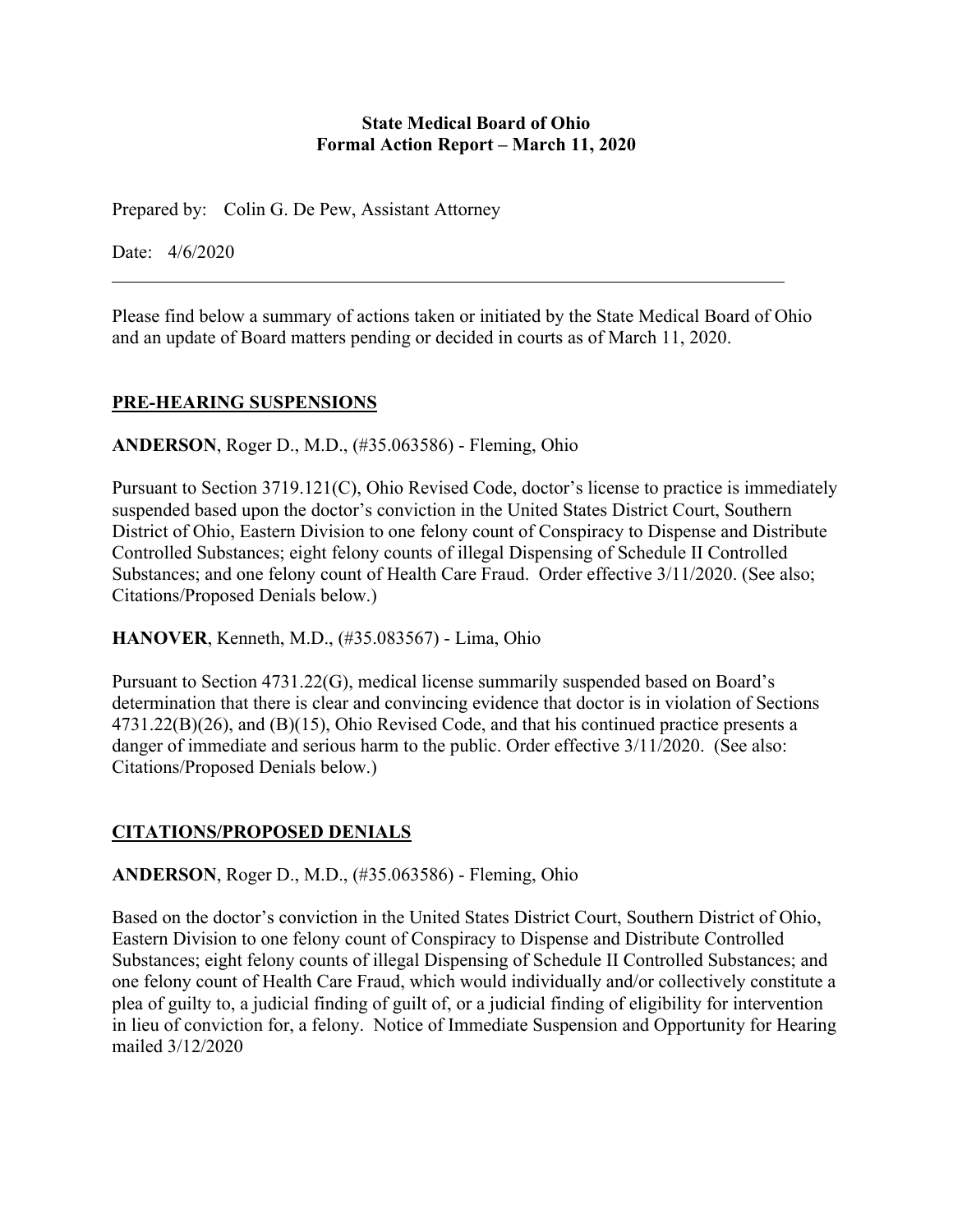### **COX**, Marcus F., M.D., (#35.082114) - Dover, Ohio

Based on the doctor's care and treatment of two specified patients, wherein the doctor allegedly engaged in inappropriate sexual contact and inappropriate sexual comments during patient examinations, which would individually and/or collectively, constitute violating or attempting to violate, directly or indirectly, or assisting in or abetting the violation of, or conspiring to violate any rule promulgated by the board, to wit: prohibitions; and would also constitute a departure from, or the failure to conform to, minimal standards of care of similar practitioners under the same or similar circumstances, whether or not actual injury to a patient is established. Notice of Opportunity for Hearing mailed 3/12/2020.

## **DANKO**, William R., M.D., (#35.063773) - Cincinnati, Ohio

Based on the doctor's Indictment in the Court of Common Pleas, Hamilton County, Ohio for Illegal Processing of Drug Documents, a fourth degree felony, and subsequently eligibility for Intervention in Lieu of Conviction, which would individually and/or collectively constitute a plea of guilty to, a judicial finding of guilt of, or a judicial finding of eligibility for intervention in lieu of conviction for, a felony. Notice of Opportunity for Hearing mailed 3/12/2020.

## **HANOVER**, Kenneth M., M.D., (#35.083567) - Lima, Ohio

Based on allegations that the doctor violated the terms, conditions and limitations of the December 2018 Step II Consent Agreement and based on allegations that the doctor is impaired in his ability to practice according to acceptable and prevailing standards of care because of habitual or excessive use or abuse of drugs, alcohol, or other substances that impair ability to practice. Notice of Summary Suspension and Opportunity for Hearing mailed 3/12/2020.

#### **HOUSER**, William L., Jr., M.D., (#35.053059) - Youngstown, Ohio

Based on the doctor's conviction in the United States District Court, Western District of Pennsylvania to one felony count of Willful Failure to Pay Over Trust Fund Taxes, to which the doctor was sentenced to five years of probation and restitution in the amount of \$1,128,660.01, which would individually and/or collectively constitute a plea of guilty to, a judicial finding of guilt of, or a judicial finding of eligibility for intervention in lieu of conviction for, a felony. Notice of Opportunity for Hearing mailed 3/12/2020.

## **KAVLICH**, John J., III, M.D., (#35.057128) - Berea, Ohio

Based on allegations that when the doctor failed to submit quarterly declarations; failed appear in person for scheduled interviews; and failed to submit qualifications of a treating psychiatrist per the terms a 10/10/2018 Step I Consent Agreement, those acts and/or omissions, individually and/or collectively constitute a violation of the conditions of limitation placed by the board upon a license or certificate to practice. Notice of Opportunity for Hearing mailed 3/12/2020.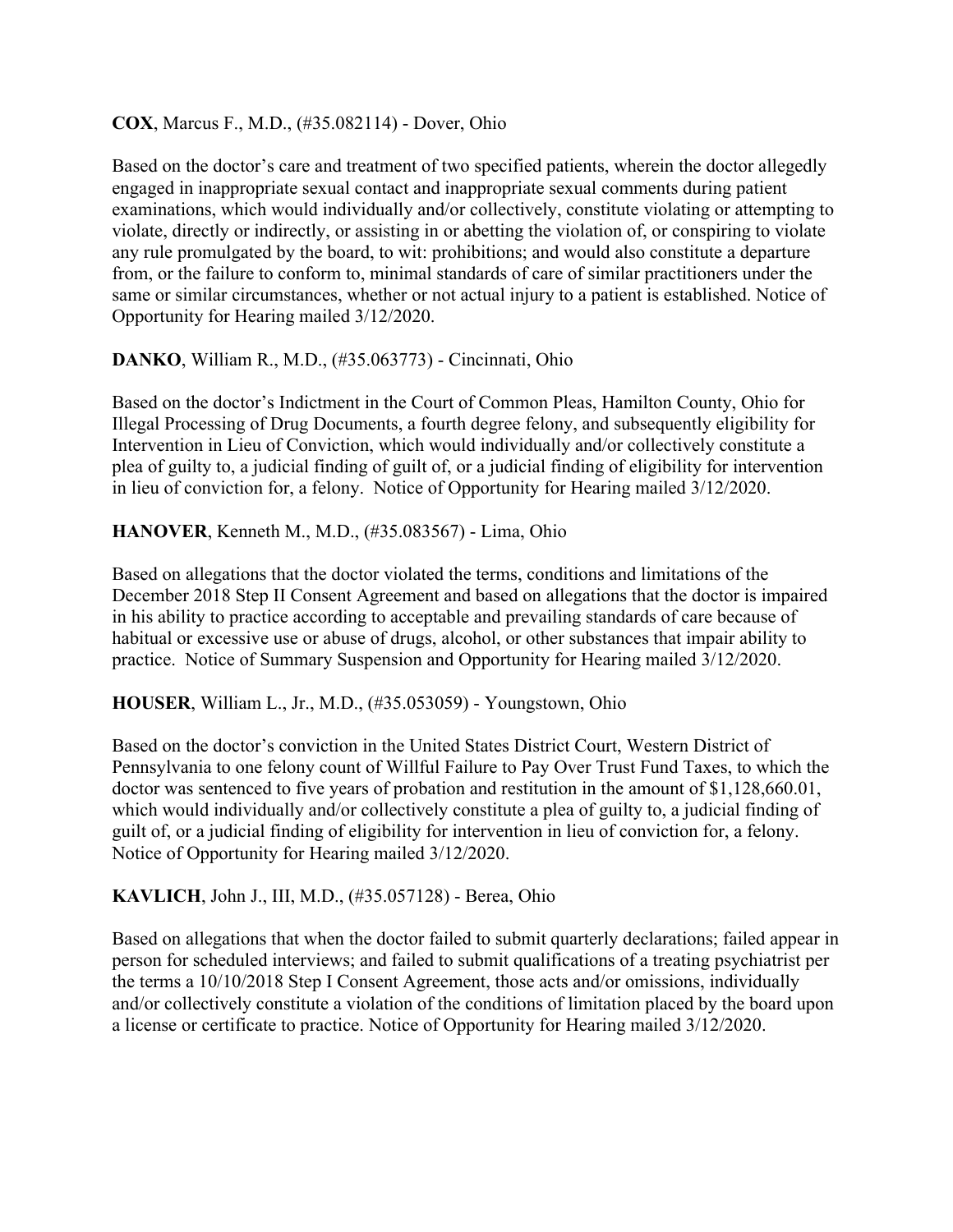## **MACHERET**, Leonid, M.D., (#35.056178) - Cincinnati, Ohio

Based on allegations as to the care and treatment of nine specified patients, the doctor failed to appropriately: evaluate, treat and/or manage patient conditions, prescribe medications, or document the treatment of patients, the acts and/or omissions of which would individually and/or collectively constitute a departure from, or the failure to conform to, minimal standards of care of similar practitioners under the same or similar circumstances, whether or not actual injury to a patient is established; and a failure to maintain minimal standards applicable to the selection or administration of drugs, or failure to employ acceptable scientific methods in the selection of drugs or other modalities for treatment of disease. Notice of Opportunity for Hearing mailed 3/12/2020.

## **RIVERA**, Jornel M., D.O., (#34.006086) - Dublin, Ohio

Based on the doctor's conviction in the United States District Court, Southern District of Ohio, to one felony count of Making False Statements Related to Health Care Matters, to which the doctor was sentenced to six months of incarceration, fellowed by six months of home confinement, three years of probation, a ten thousand dollar (\$10,000.00) fine, and restitution in the amount of two hundred sixty thousand five hundred fifty one dollars and five cents (\$260,551.05), which would individually and/or collectively constitute a plea of guilty to, a judicial finding of guilt of, or a judicial finding of eligibility for intervention in lieu of conviction for, a felony. Notice of Opportunity for Hearing mailed 3/12/2020.

**SWICK**, Shawn M., M.D., (#35.085333) - Wilmington, Ohio

Based on allegations that when the doctor failed to submit quarterly declarations; failed appear in person for scheduled interviews; failed to submit to random toxicology screenings; failed to submit documentary evidence of continuing compliance of participation in an alcohol and drug rehabilitation program and aftercare contract; and failed to pay a four thousand dollar (\$4,000.00) fine per the terms of a 12/12/2018 Step I Consent Agreement, all of which would, individually and/or collectively constitute a violation of the conditions of limitation placed by the board upon a license or certificate to practice. Notice of Opportunity for Hearing mailed 3/12/2020.

#### **ZAHRA**, Michael S., M.D., (#35.130046) - Florissant, Missouri

Based on a July 2018 non-disciplinary Grant of Waiver for Out-of-State Impairment and based on a prior action by the Illinois Department of Financial and Professional Regulation, Division of Professional Regulation, which issued a 9/9/2019 Order, that indefinitely suspended the doctor's license for a least twelve months for violating a December 2018 Illinois Consent Order that had placed the doctor on probation for at least four years for a history of alcohol abuse disorder, which would individually and/or collectively constitute any of the following actions taken by an agency responsible for authorizing, certifying, or regulating an individual to practice a health care occupation or provide health care services in this state or another jurisdiction, for any reason other than the nonpayment of fees: the limitation, revocation, or suspension of an individual's license to practice; acceptance of an individual's license surrender; denial of a license; refusal to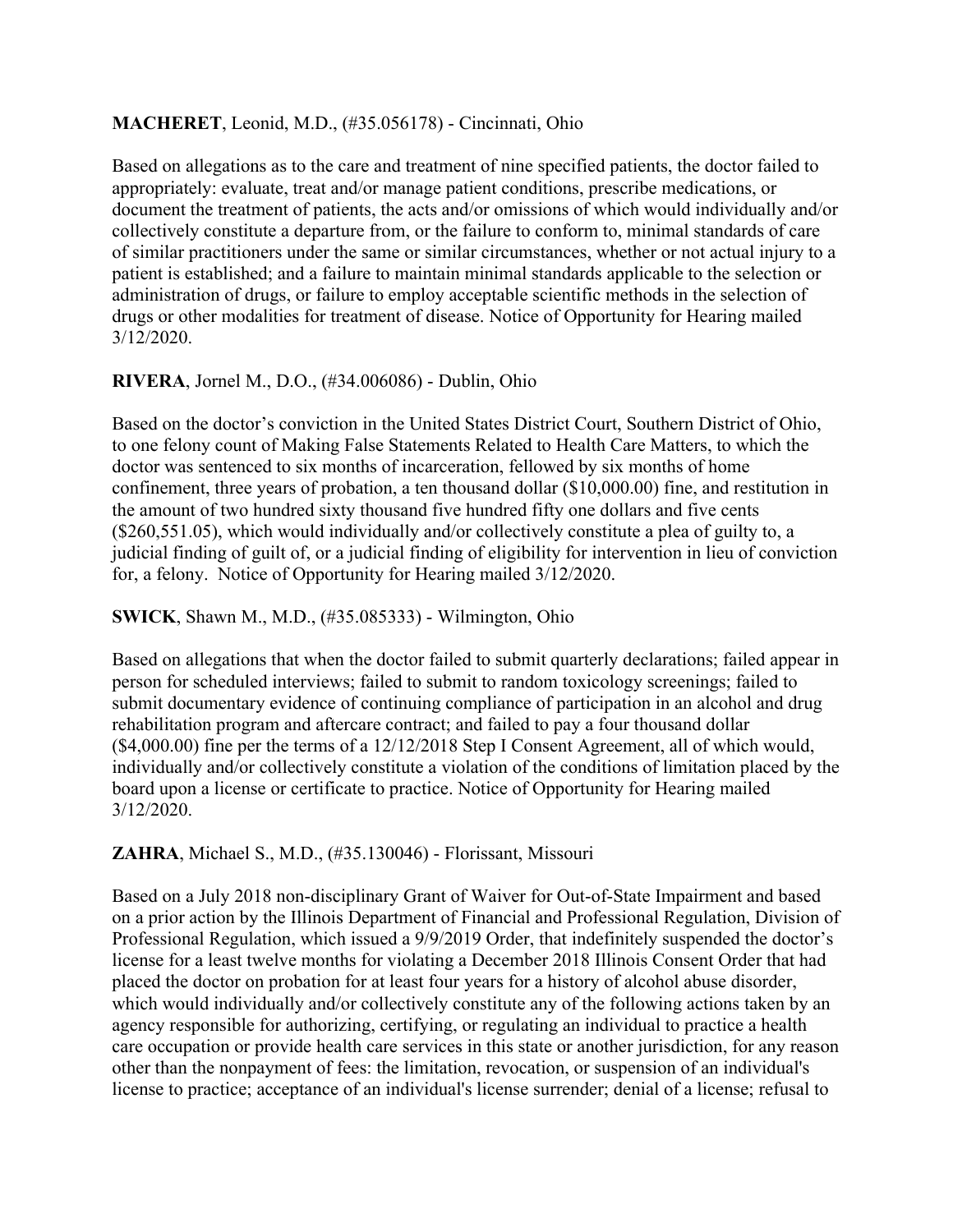renew or reinstate a license; imposition of probation; or issuance of an order of censure or other reprimand; and impairment of ability to practice according to acceptable and prevailing standards of care because of habitual or excessive use or abuse of drugs, alcohol, or other substances that impair ability to practice. Notice of Opportunity for Hearing mailed 3/12/2020.

# **NON-DISCIPLINARY CITATIONS**

**BAEZA**, Andrienne, M.T., Applicant – Maineville, Ohio (Non-Disciplinary)

Based on the massage therapist's submission of an application to practice massage therapy, and based upon the massage therapist having not provided evidence showing completion of a course of instruction that meets course requirements as determined by the rules of the Board. Notice of Opportunity for a Hearing mailed 3/17/2020

**CARRINGTON**, Hope, R.C.P., Applicant - Dallas, Texas (Non-Disciplinary)

Based on the respiratory care therapist's submission of an application to practice respiratory care; and based upon the therapist not having been engaged in the active practice of respiratory care for more than two years. Notice of Opportunity for a Hearing mailed 3/17/2020.

**SHODD**, Douglas M., M.T., (#33.006135) - Struthers, Ohio (Non-Disciplinary)

Based on the massage therapist's submission of an application for restoration of license to practice massage therapy; and based upon not having been engaged in the active practice of massage therapy for more than two years. Notice of Opportunity for a Hearing mailed 3/17/2020.

## **FINAL ORDERS**

**ANVEKAR**, Ajay P., M.D., Applicant - Leederville, Perth, Australia (Non-Disciplinary)

Application to practice medicine and surgery is granted. Based on the finding that the applicant has successfully completed twenty-four months of graduate medical education through the second-year level of graduate medical education or its equivalent as determined by the board. Order effective 3/12/2020.

**BANKS**, Latoya N., M.T., (#33.021051) - Cleveland, Ohio

License to practice massage therapy revoked. Based on the massage therapist's submission of an application for restoration of a license to practice massage therapy, also based on the finding that massage therapist's conviction in the Scioto County Court of Common Pleas, Scioto County Ohio, to one felony count of Illegal Conveyance of Drugs of Abuse onto Grounds of a Specified Governmental Facility, constitutes a a plea of guilty to, a judicial finding of guilt of, or a judicial finding of eligibility for intervention in lieu of conviction for, a felony. Order effective 3/12/2020. (Journal Entry-No Hearing Requested).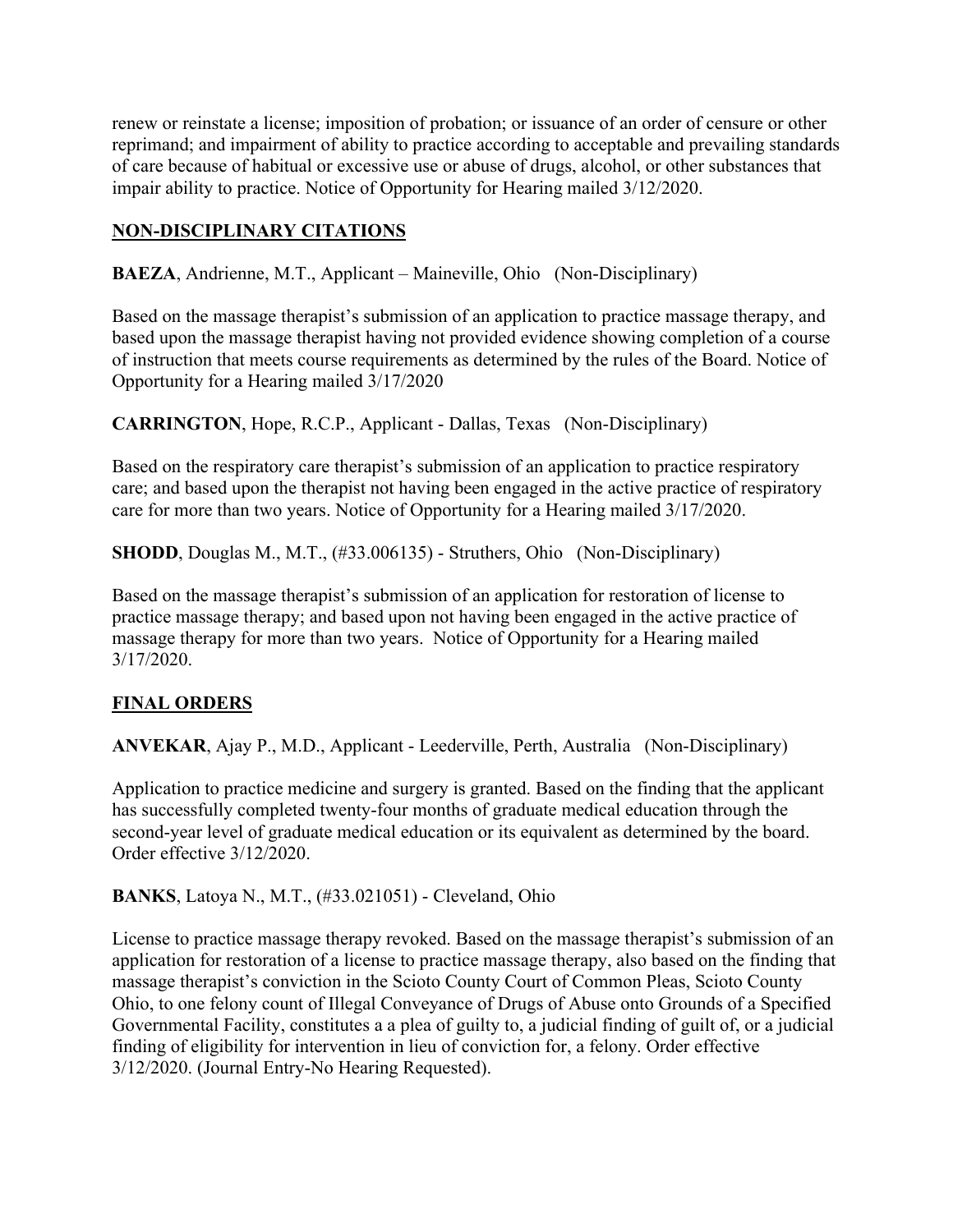**FEENY**, Thomas G., P.A., (#50.000613) - Tipp City, Ohio (Non-Disciplinary)

Application to exercise physician-delegated prescriptive authority as a licensed physician assistant denied. Based on the finding that the physician assistant has not provided satisfactory evidence to the Board of having obtained a master's or higher degree, and has not practiced as a physician assistant with prescriptive authority while in another jurisdiction, in any of the armed forces of the United States or the National Guard of any state, or in the United States public health service commissioned corps. Order effective 3/13/2020. (Journal Entry-No Hearing Requested).

**GLINES**, Amy L., M.T., (#33.020348) - North Canton, Ohio (Non-Disciplinary)

Application for restoration of license to practice massage therapy granted, provided that the massage therapist takes and passes the Massage and Bodywork Licensing Examination within six months of mailing of the Notice of Opportunity for a Hearing. Based on the massage therapist's submission of an application for restoration of license to practice massage therapy; and on the finding that the massage therapist has not been engaged in the active practice of massage therapy for more than two years. Order effective 3/13/2020. (Journal Entry-No Hearing Requested).

## **HELLMAN**, Leslie, M.T., Applicant - Surprise, Arizona (Non-Disciplinary)

Application for a license to practice massage therapy denied. Based on the massage therapist's submission of an application to practice massage therapy; and on the finding that the massage therapist has not provided evidence showing completion of a course of instruction that meets course requirements as determined by the rules of the Board. Order effective 3/13/2020. (Journal Entry-No Hearing Requested).

**PEARCE**, Raquel, R.C.P. Limited Permit Applicant - Akron, Ohio (Non-Disciplinary)

Application for a limited permit to practice respiratory care denied. Based on the applicant's submission of an application for a limited permit to respiratory care, and on the finding that applicant failed to submit her application for a limited permit within one year of the date of her graduation from a respiratory care educational program. Order effective 3/13/2020. (Journal Entry-No Hearing Requested).

**PENRICE**, Leah O., M.T., (#33.016375) - Toledo, Ohio (Non-Disciplinary)

Application for restoration of license to practice massage therapy granted, provided that the massage therapist takes and passes the Massage and Bodywork Licensing Examination within six months of mailing of the Notice of Opportunity for a Hearing. Based on the massage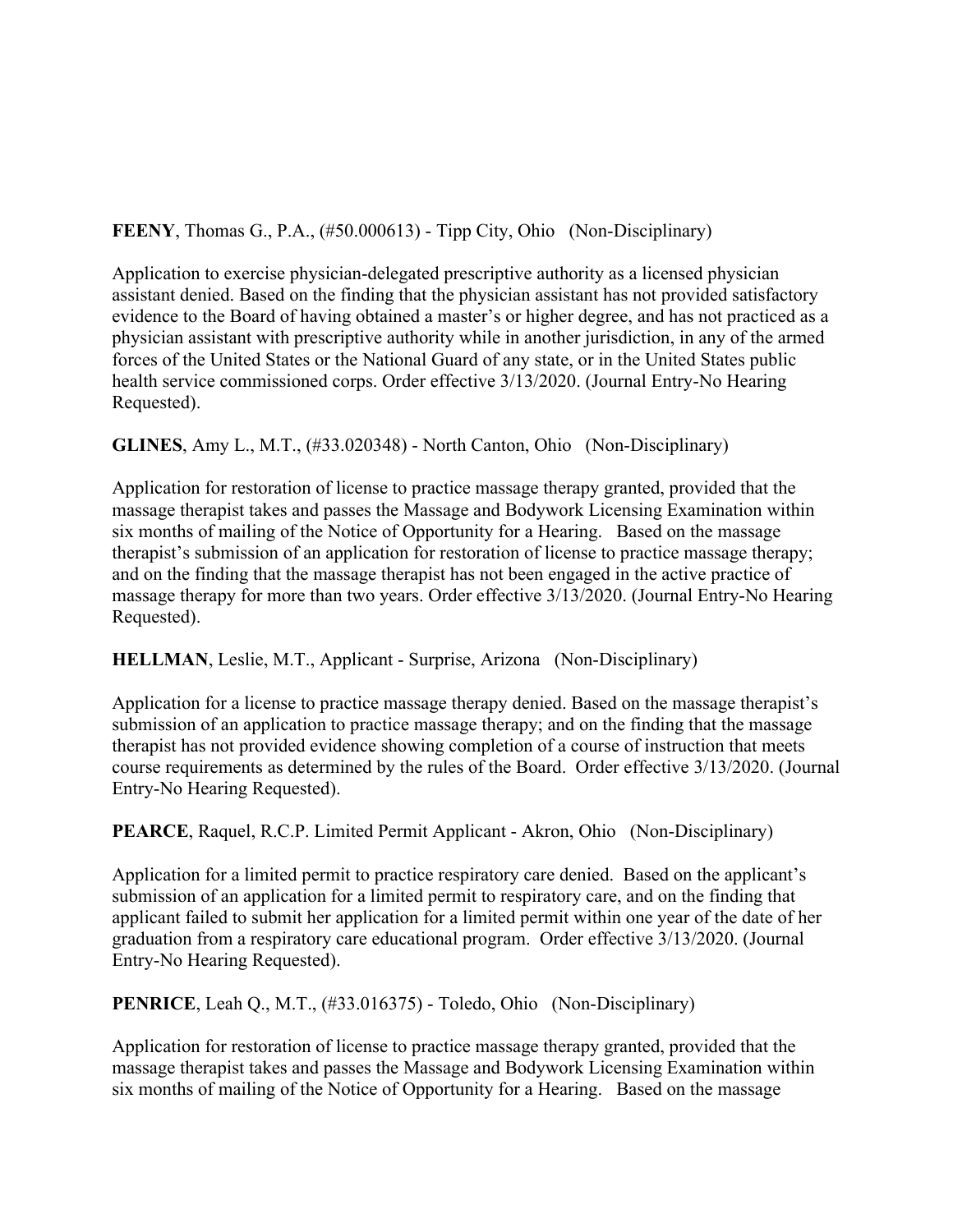therapist's submission of an application for restoration of license to practice massage therapy; and on the finding that the massage therapist has not been engaged in the active practice of massage therapy for more than two years. Order effective 3/13/2020. (Journal Entry-No Hearing Requested).

**RING**, Joseph J., II D.O., (#34.008390) - Globe, Arizona

License to practice osteopathic medicine and surgery indefinitely suspended, for at least ninety days; fined three thousand five hundred dollars (\$3,500.00); and subject to conditions for reinstatement, and probationary terms, conditions, and limitations until the doctor provides acceptable evidence to the Board of release from the May 2019 Consent Order issued by the Arizona Board of Osteopathic Examiners. Based on the finding that the 5/15/2019 Order, issued by the Arizona Board, individually and/or collectively constitute any of the following actions taken by an agency responsible for authorizing, certifying, or regulating an individual to practice a health care occupation or provide health care services in this state or another jurisdiction, for any reason other than the nonpayment of fees: the limitation, revocation, or suspension of an individual's license to practice; acceptance of an individual's license surrender; denial of a license; refusal to renew or reinstate a license; imposition of probation; or issuance of an order of censure or other reprimand. Order effective 3/17/2020. (Journal Entry-No Hearing Requested).

**SCHMIDT**, Lisa, R.C.P. Applicant - New Cumberland, West Virgina (Non-Disciplinary)

Application for license to practice respiratory care denied. Based on the submission of an application for a license to practice respiratory care, and on the finding that the applicant failed to apply for licensure within three years of the date they passed C.R.T. examination, and on the finding that the applicant has not demonstrated regular employment in the practice of respiratory care. Order effective 3/13/2020. (Journal Entry-No Hearing Requested).

**TURKOVICH**, Lisa, M.T., (#33.010312) - Brecksville, Ohio (Non-Disciplinary)

Application for restoration of license to practice massage therapy granted, provided that the massage therapist takes and passes the Massage and Bodywork Licensing Examination within six months of mailing of the Notice of Opportunity for a Hearing. Based on the massage therapist's submission of an application for restoration of license to practice massage therapy; and on the finding that the massage therapist has not been engaged in the active practice of massage therapy for more than two years. Order effective 3/13/2020. (Journal Entry-No Hearing Requested).

**VALKO**, Tim R., M.D., (#35.058758) - Toledo, Ohio

License to practice medicine and surgery permanently revoked, and fined two thousand five hundred dollars (\$2,500.00). Based on the finding that with respect to the care and treatment of fifteen patients, the doctor inappropriately treated or failed to appropriately treat or document treatment, and that the doctor's acts, conduct, and or omissions, individually or collectively, constitute a failure to maintain minimal standards applicable to the selection or administration of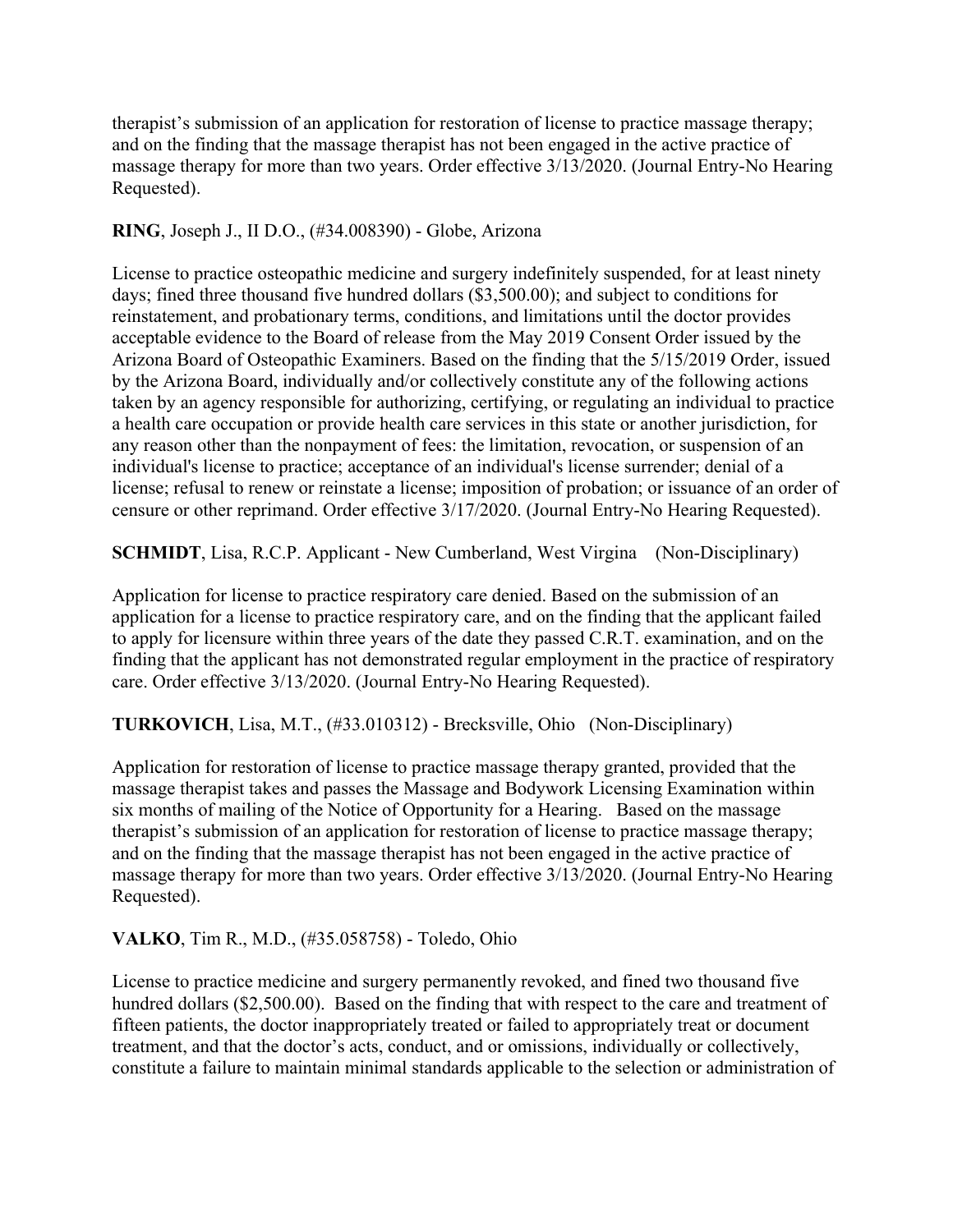drugs, or failure to employ acceptable scientific methods in the selection of drugs or other modalities for the treatment of disease. Order effective 3/26/2020.

**WAGLER**, Elizabeth, M.T., (#33.015991) - Findlay, Ohio (Non-Disciplinary)

Application for restoration of license to practice massage therapy granted, provided that the massage therapist takes and passes the Massage and Bodywork Licensing Examination within six months of mailing of the Notice of Opportunity for a Hearing. Based on the massage therapist's submission of an application for restoration of license to practice massage therapy; and on the finding that the massage therapist has not been engaged in the active practice of massage therapy for more than two years. Order effective 3/13/2020. (Journal Entry-No Hearing Requested).

**ZAVELL**, Peter, M.D., Applicant - Charleston, South Carolina

Application for a license to practice medicine and surgery is granted, no further action taken. Based on the doctor's submission of an application for a license to practice medicine and surgery; and based on the finding that the doctor's conviction in the United States District Court, District of South Carolina, to one felony count of Willfully Making and Subscribing a False Tax Return; and the prior action by the Texas Medical Board, which issued a 9/17/2017 Agreed Order, which reprimanded and reinstated the doctor's license, constitute a plea of guilty to, a judicial finding of guilt of, or a judicial finding of eligibility for intervention in lieu of conviction for, a felony; and any of the following actions taken by an agency responsible for authorizing, certifying, or regulating an individual to practice a health care occupation or provide health care services in this state or another jurisdiction, for any reason other than the nonpayment of fees: the limitation, revocation, or suspension of an individual's license to practice; acceptance of an individual's license surrender; denial of a license; refusal to renew or reinstate a license; imposition of probation; or issuance of an order of censure or other reprimand. Order effective 3/12/2020.

# **CONSENT AGREEMENTS**

**BRAUER**, Robert J., D.O., (#34.007242) - Massillon, Ohio

License to practice osteopathic medicine and surgery reinstated. Based on the doctor having completed all requirements for reinstatement of license pursuant to the terms of a 11/13/2019 Consent Agreement. Agreement effective 3/11/2020. Reinstatement effective immediately.

**PATEL**, Jaydutt B., M.D., Applicant - Erie, Pennsylvania

License to practice medicine and surgery granted, and subject to probationary terms, conditions and limitations for at least one year. Based on the doctor's admission that when he entered and completed an in-patient treatment program following an alcohol related offense that resulted in his participation with the Physicians Health Program in Pennsylvania, those actions and/or omissions constitute, individually and/or collectively impairment of ability to practice according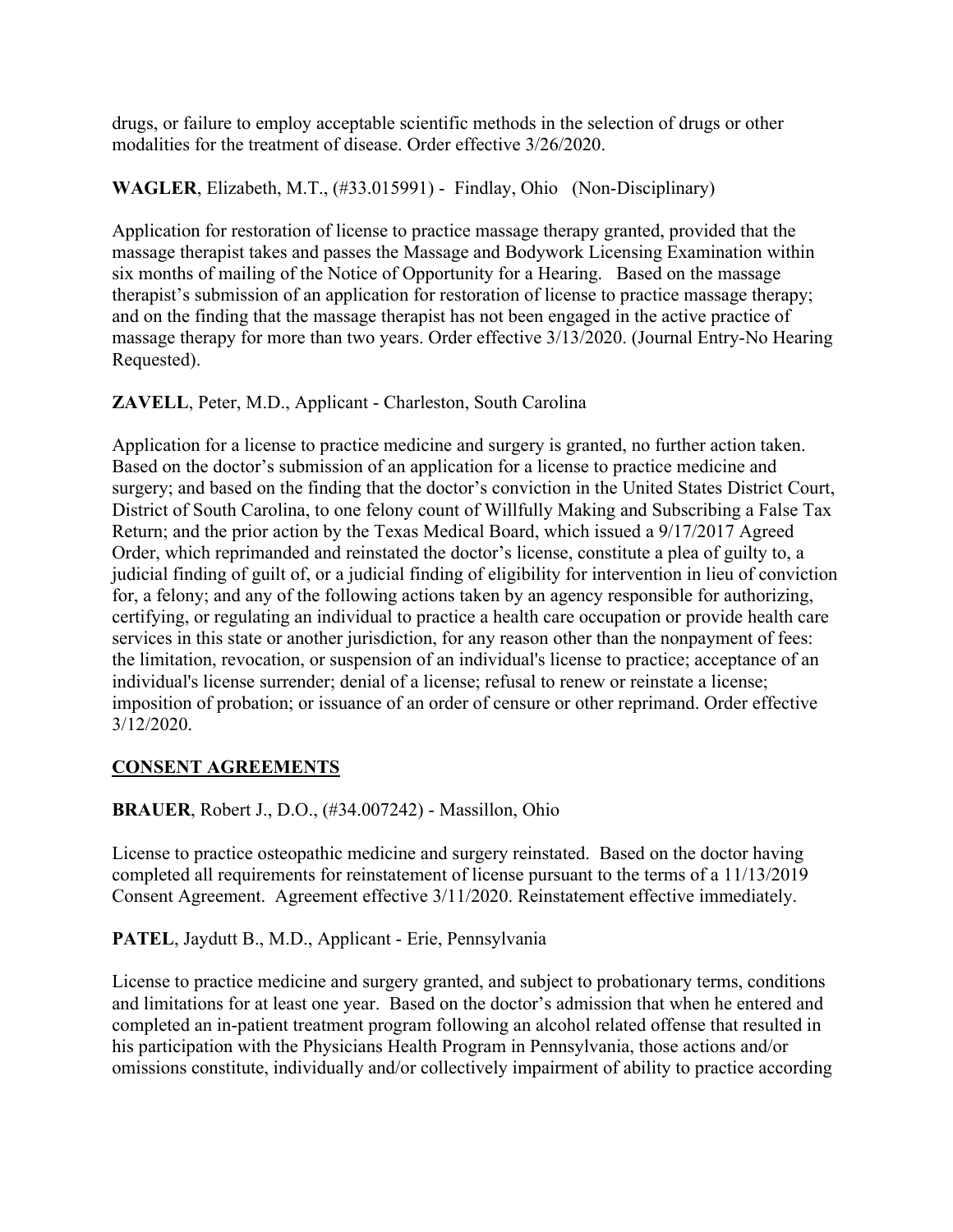to acceptable and prevailing standards of care because of habitual or excessive use or abuse of drugs, alcohol, or other substances that impair ability to practice. Agreement effective 3/11/2020

## **VOLUNTARY PERMANENT SURRENDERS, RETIREMENTS, REVOCATIONS, WITHDRAWALS**

**GUPTA**, Manish R., M.D., (#35.076763) - Sylvania, Ohio

Permanent revocation of license to practice medicine and surgery authorized by doctor in lieu of further investigation and/or formal disciplinary proceedings pursuant to Sections 4731.22(B)(9) and/or 4731.22(B)(10), Ohio Revised Code. Agreement effective 3/11/2020. Revocation effective immediately.

**HOLLINS**, Kenyadus J., M.T., (#33.021500) - Euclid, Ohio

Permanent revocation of license to practice massage therapy authorized by the massage therapist in lieu of further Board investigation pursuant to Section 4731.22(B)(9), Ohio Revised Code. Agreement effective 3/11/2020. Revocation effective immediately.

**KARA**, Mahmud M., M.D., (#35.079292) - Hudson, Ohio

Permanent revocation of license to practice medicine and surgery authorized by doctor in lieu of formal disciplinary proceedings pursuant to Section 4731.22(B)(9), Ohio Revised Code. Agreement effective 3/11/2020. Revocation effective immediately.

**KIRILA**, Paul A., D.O., (#34.003816) - Mason, Ohio

Permanent revocation of license to practice osteopathic medicine and surgery authorized by doctor in lieu of formal disciplinary proceedings pursuant to Sections 4731.22(B)(2), (B)(6), and (B)(20), Ohio Revised Code. Agreement effective 3/11/2020. Revocation effective 6/1/2020.

**RANVILLE**, Trent D., R.C.P., Applicant - Kalamazoo, Michigan

Permanent withdrawal of application for a license to practice as a respiratory care professional authorized by applicant in lieu of further investigation pursuant to Section 4761.09(A)(18), Ohio Revised Code. Agreement effective 3/11/2020.

## **PROBATIONARY REQUESTS AND MODIFICATIONS**

**ALDERSON**, Julie M., D.O., (#34.014253) - Columbus, Ohio

Doctor's request for approval of monitoring physician, granted by vote of the Board on 3/11/2020.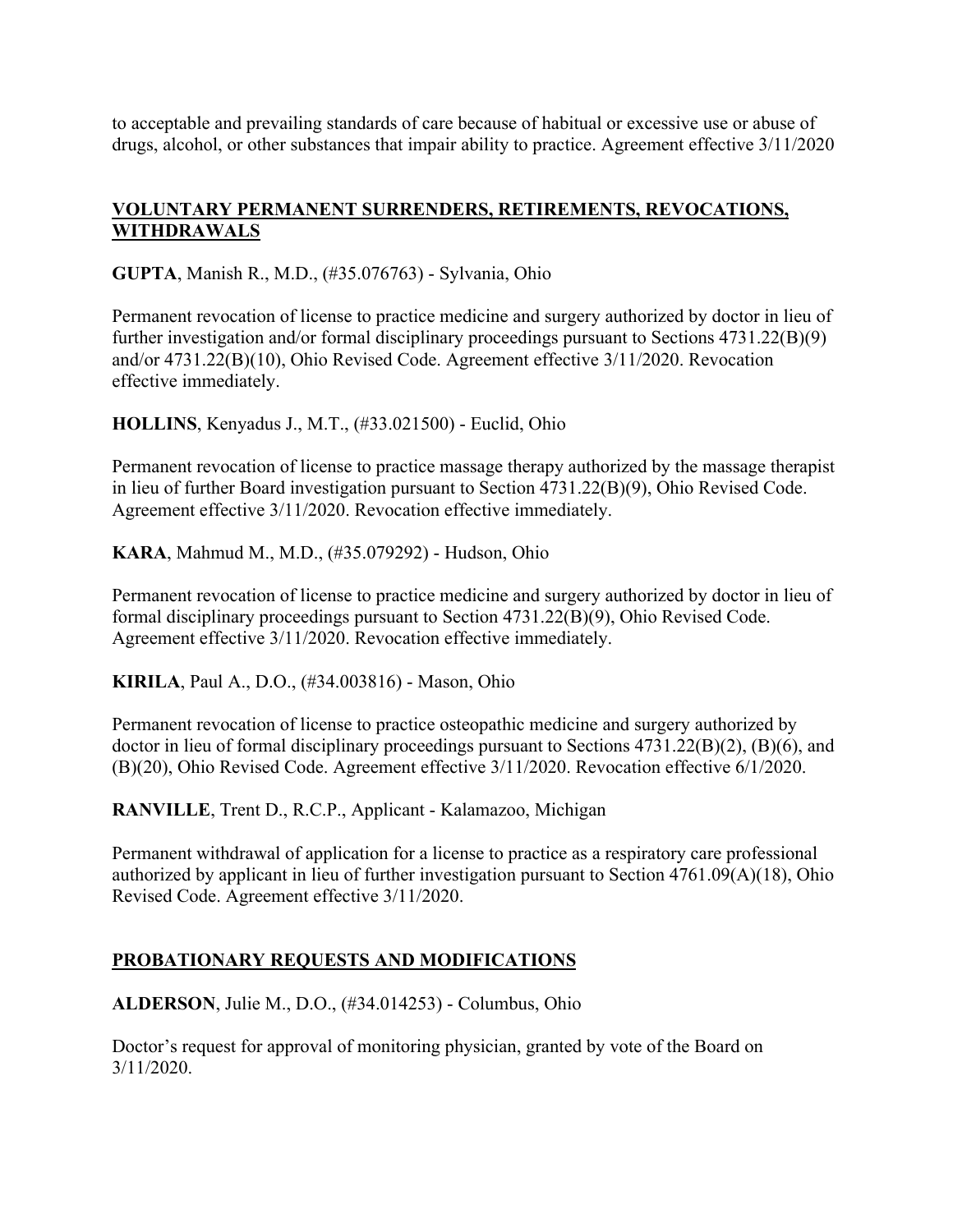**BRAUER**, Robert J., D.O., (#34.007242) - Massillon, Ohio

Doctor's request for approval of Case Western educational course, granted by vote of the Board on 3/11/2020.

**DAIBER**, Robert R., M.D., (#35.064194) - Toledo, Ohio

Doctor's request for approval of a reduction in the frequency of drug testing from four per month to a minimum of two per month; and approval of a reduction of Board appearances from every three months to every six months, granted by vote of the Board on 3/11/2020.

**JENKS**, Brenden P., M.D., (#57.248438) - Cleveland Heights, Ohio

Doctor's request for approval of a new treating psychiatrist, granted by vote of the Board on 3/11/2020.

**LAWRENCE**, Susan D., D.O., (#34.005458) - Athens, Ohio

Doctor's request for approval of a psychiatric return to work assessor to complete the return to work assessment, granted by vote of the Board on 3/11/2020.

**RATNANI**, M. Salim, M.D., (#35.066312) - Charleston, West Virginia

Doctor's request for approval of a reduction in counseling sessions from every three months to every six months, granted by vote of the Board on 3/11/2020.

## **PROBATION TERMINATED**

**BJARKE**, Chris, M.D., (#35.132483) - Bellevue, Washington

Doctor's request for release from the terms of the 11/13/2019 Consent Agreement, granted by vote of the Board on 3/11/2020. Release effective immediately.

**MYLES**, Wayne J., D.O., (#34.006715) - West Lafayette, Indiana

Doctor's request for release from the terms of the 3/14/2018 Consent Agreement, granted by vote of the Board on 3/11/2020. Release effective immediately.

**SWART**, Leslie R., M.T., (33.014178) - Cincinnati, Ohio

Massage therapist's request for release from the terms of the 9/13/2017 Consent Agreement, granted by vote of the Board on 3/11/2020. Release effective immediately.